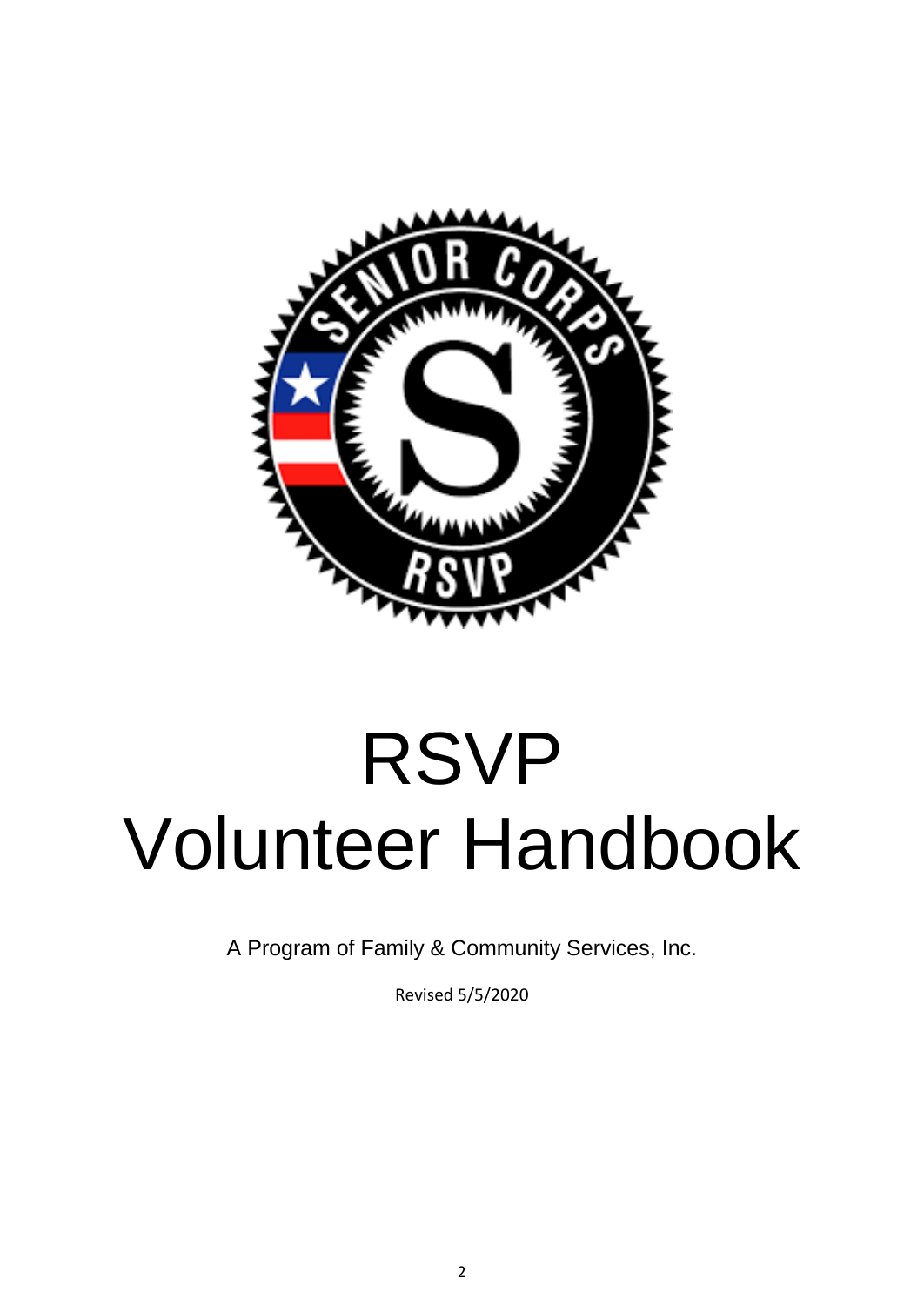| <b>Table of Contents</b>                                    | Page           |
|-------------------------------------------------------------|----------------|
| <b>About Senior Corps</b>                                   | $\overline{4}$ |
| The Benefits of Volunteering                                | 6              |
| The Responsibilities of the Senior Corps Staff              | 7              |
| <b>Volunteer Stations</b>                                   | 8              |
| <b>Volunteer Rights and Responsibilities</b>                | 9              |
| <b>Volunteer Hours and Benefits</b>                         | 11             |
| <b>Volunteer Status, Separation and Grievance Procedure</b> | 13             |
| <b>Volunteer Retirement</b>                                 | 15             |
| <b>Program Evaluation and Guidance</b>                      | 16             |
| Tips for a Satisfying Volunteer Experience                  | 17             |
| Code of Ethics & Handbook Acknowledgment                    | 18             |
| Volunteer Update and Status Change Form                     | 20             |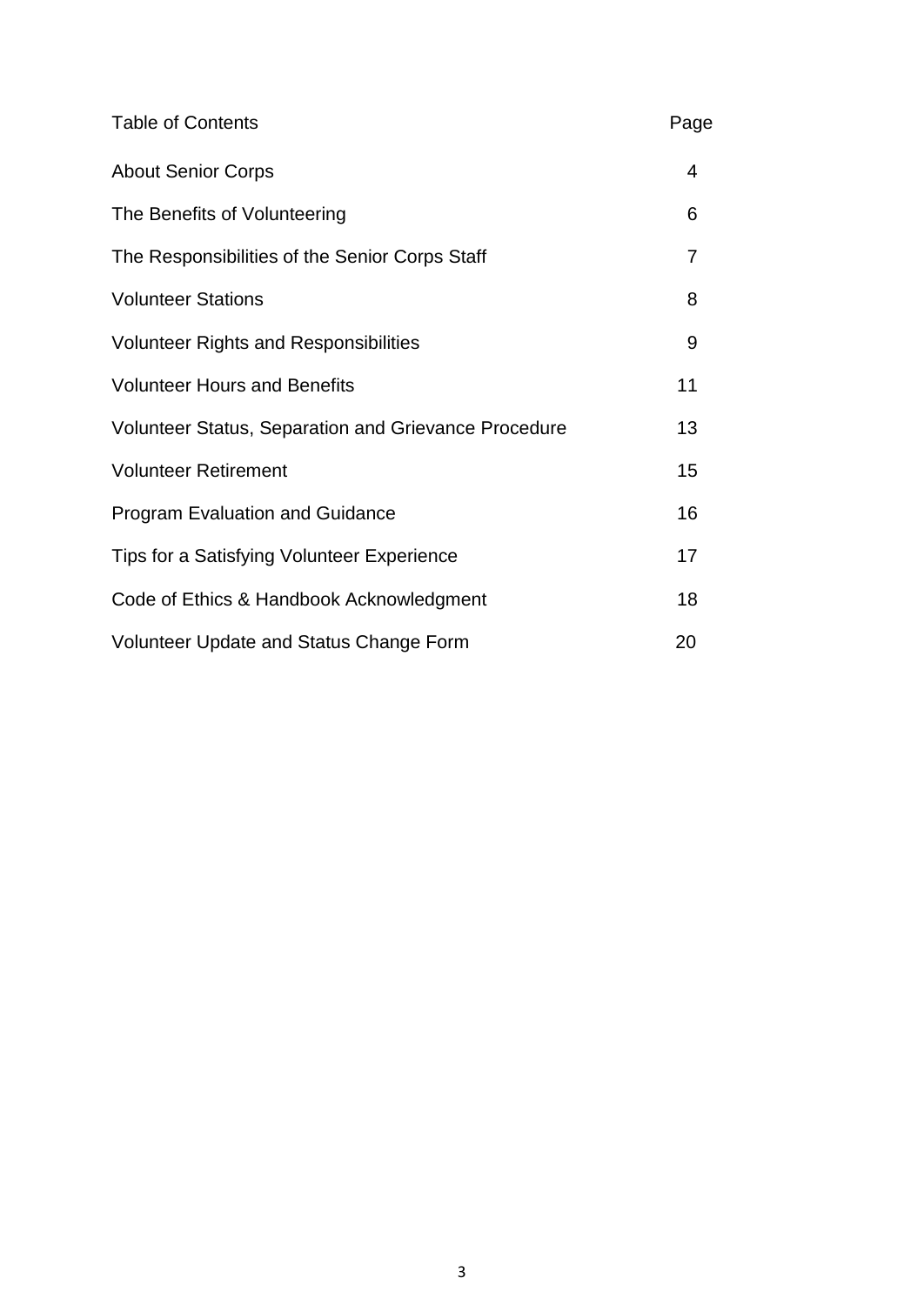#### **About Senior Corps**

Senior Corps volunteers make a difference in their communities. For decades, volunteers age 55+ have been serving their communities through Senior Corps programs, led by the Corporation for National and Community Service, the federal agency for service, volunteering, and civic engagement. Each year, Senior Corps engages more than 200,000 older adults in volunteer service through its Foster Grandparent, Senior Companion, and RSVP programs, enriching the lives of the volunteers and benefiting their communities.

Senior Corps offers several ways to get involved:

The Foster Grandparent Program connects volunteer's ages 55 and better with children and young people with exceptional needs. Foster Grandparents go into schools or childcare facilities to assist teachers by mentoring at-risk children in oneon-one relationships. Foster Grandparents help students with reading, math and basic skills, including socializing and communication skills. In many cases these children lack the basic resources at home to help them with their school work and Foster Grandparents can help fill that void. The Foster Grandparent also offers compassion and the most valuable possession of all: their time. You don't have to be a teacher-you just need to have a loving heart and a desire to help these children succeed.

The Senior Companion Program brings together volunteers ages 55 and better with adults in their community who have difficulty with the simple tasks of day-to-day living. Senior Companions serve one-on-one with the frail elderly and other homebound persons called "clients" who have difficulty completing everyday tasks and who need extra assistance in order to continue to live in their own homes and familiar surroundings. Senior Companions help out on a personal level by assisting with shopping and light chores, interacting with doctors, or just making a friendly visit. Senior Companions may also offer short periods of relief, or respite, to the primary caregiver. Clients and caregivers are never charged for the services provided by a Senior Companion.

RSVP connects volunteers ages 55 and over with service opportunities in their communities that match their skills and availability. There are no educational, income, or experience requirements. RSVP offers a wide variety of volunteer opportunities such as assisting at food pantries, mentoring children, assisting homebound seniors and enhancing the capacity of Non-profit organizations. RSVP volunteers put their unique talents to work to make a difference. RSVP volunteers are placed within community agencies, called stations, and receive training specific to the duties at that station. The number of hours are based on the station's needs and the RSVP volunteer's availability, so volunteers may choose an assignment that fits their schedule. On-going and episodic opportunities are available.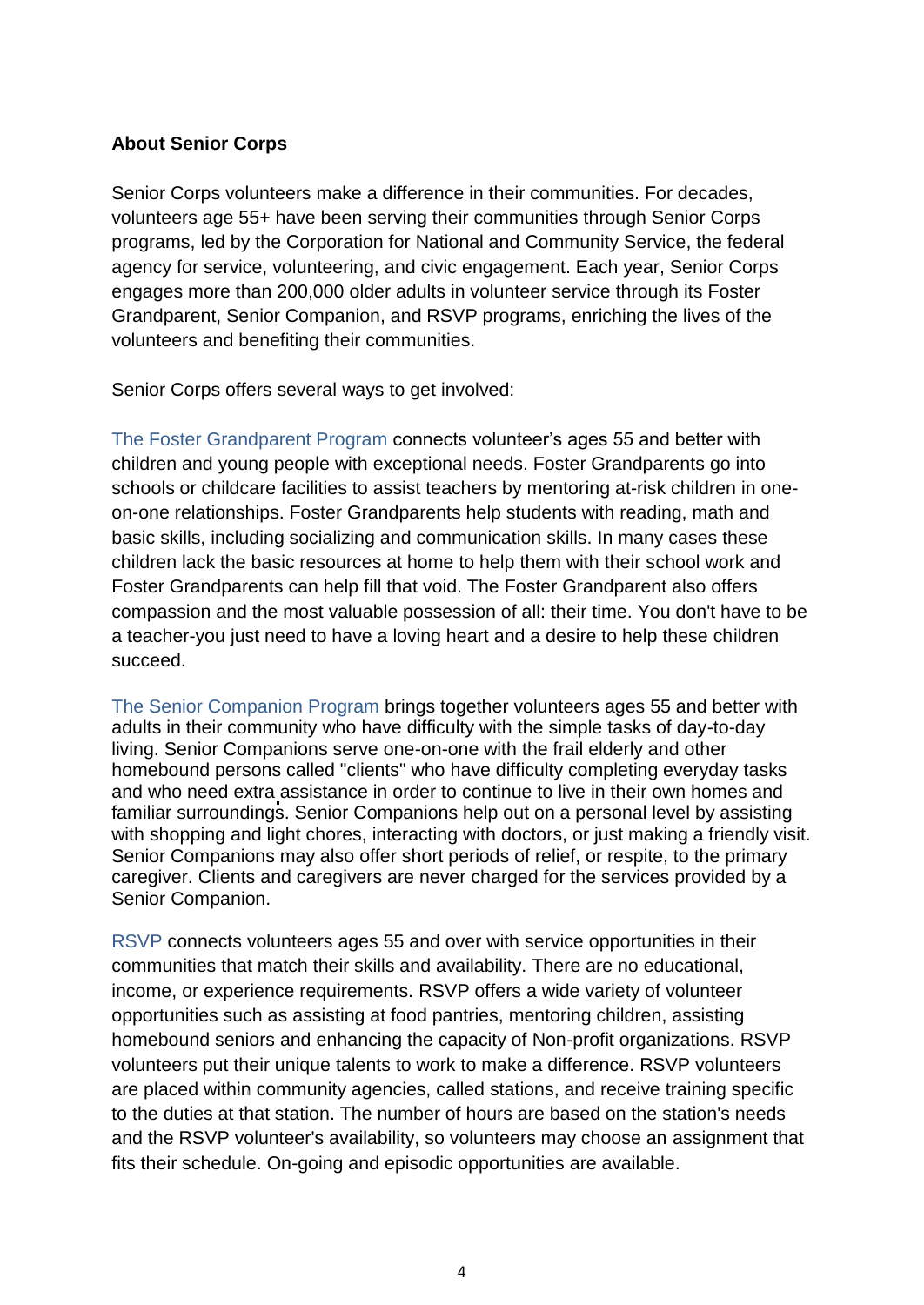#### Non-Discrimination and Accessibility

CNCS and F&CS Inc. Senior Corps share a policy to provide equal opportunity for all. We do not discriminate in any aspect of employment or service because of race, color, sex, national origin, religion, age, mental or physical disability (including HIV/AIDS), sexual orientation, or any other improper criterion.

We also strive to include people with disabilities. Please let our staff know if there are accommodations we can provide in accordance with the ADA and Section 504.

## The National Service Initiatives

CNCS has a goal to strengthen national service so that participants engaged in CNCS- supported programs consistently find satisfaction, meaning and opportunity while increasing their impact on community need. To that end, CNCS has developed six initiative areas in which to focus volunteer efforts in order to maximize CNCS's value with grantees, partners and participants.

These six areas and goal areas within those initiatives are as follows:

- Education
- Veterans and Military Families
- Healthy Futures
- Economic Opportunity
- Environmental Stewardship
- Disaster Services

F&CS Senior Corps Programs embrace these initiatives as our programs continue to grow and be a premier volunteer program in Northeast Ohio.

For more information on the history of National Service, please visit the CNCS website at: http://www.nationalservice.gov/about/role\_impact/history.asp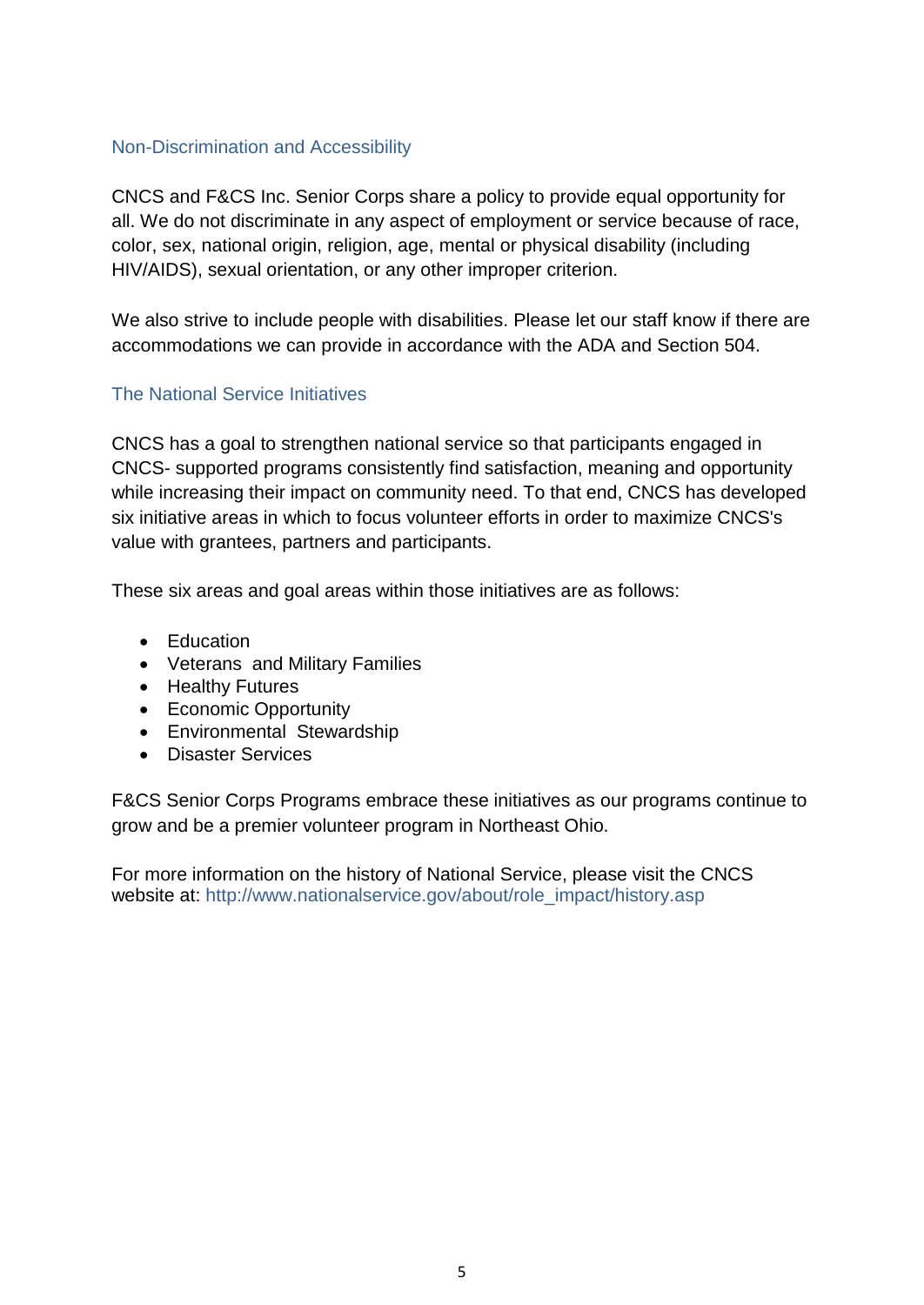#### **Benefits of Volunteering**

Each person who chooses to volunteer does so for his or her own personal reasons. Perhaps you have chosen to join Senior Corps because:

- It provides a way to be useful, to help others and to do good deeds
- The work is enjoyable and makes one feel needed and appreciated
- Volunteerism is good for the heart. It increases your self-esteem and competence as well as lessens stress and depression
- Studies show that people who volunteer live longer, healthier and happier lives
- It's a time in life to "give back"
- Some programs, like the Senior Companion Program, respond to the greatest needs of seniors. Someday, you may be in need of this aid
- You can help someone not as healthy or as fortunate as you
- Principles of Volunteering

Whatever your reason is for volunteering, volunteering is always a choice. We also believe that your time benefits the community as well as you, that you are meeting important human, social and environmental needs in the community and that you are an active participant in your community. For this, we thank you!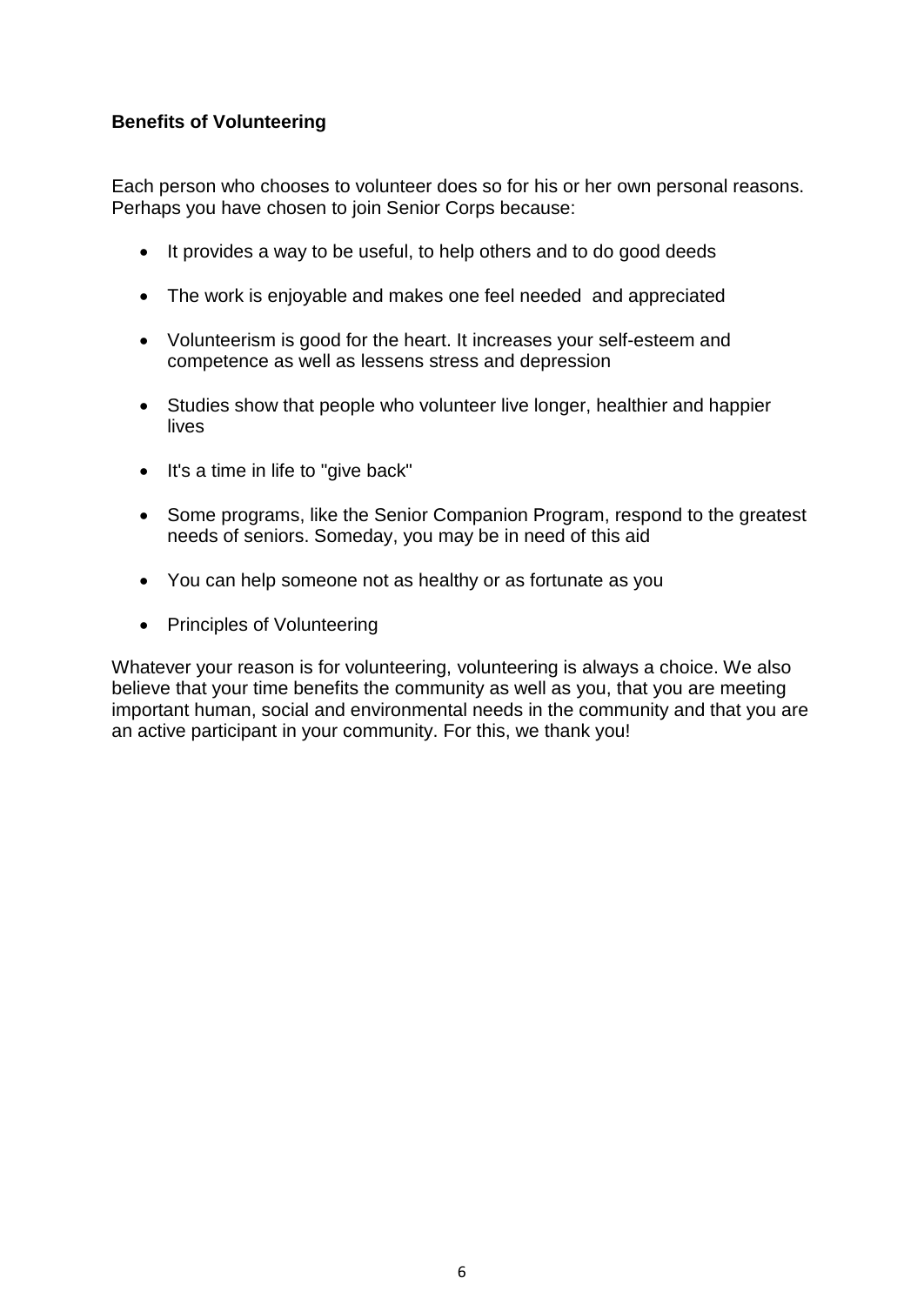# **The Responsibilities of the Senior Corps Staff**

#### We're here to help you!

We want your volunteer experience to be satisfying and meaningful for you. To that end, we are here to answer your questions, share in your successes and help you should issues arise during your service. Here are just some of the responsibilities of the Senior Corps staff:

- All applicants will be interviewed in-person or over the phone so that we understand your skills and goals and so that we may help you become familiar with your program
- National Sex Offender checks will be conducted for all applicants to ensure the safety of volunteers and the people we serve (Criminal background checks may need to be conducted for volunteers who will work with vulnerable populations).
- Confidentiality of each volunteer's personal information will be maintained and retained in locked filing cabinets and will not be shared with outside sources (with the exception of the enrollment form which shall only be shared with the volunteer station)
- Inform the member of any performance measurement goals related to that member's duties
- Provide members with supplemental accident as well as personal and excess automobile liability insurance coverage
- Provide conflict resolution assistance should problems arise between the volunteer, station, client and/or program.
- Reasonable accommodation will be made as requested for individuals with disabilities.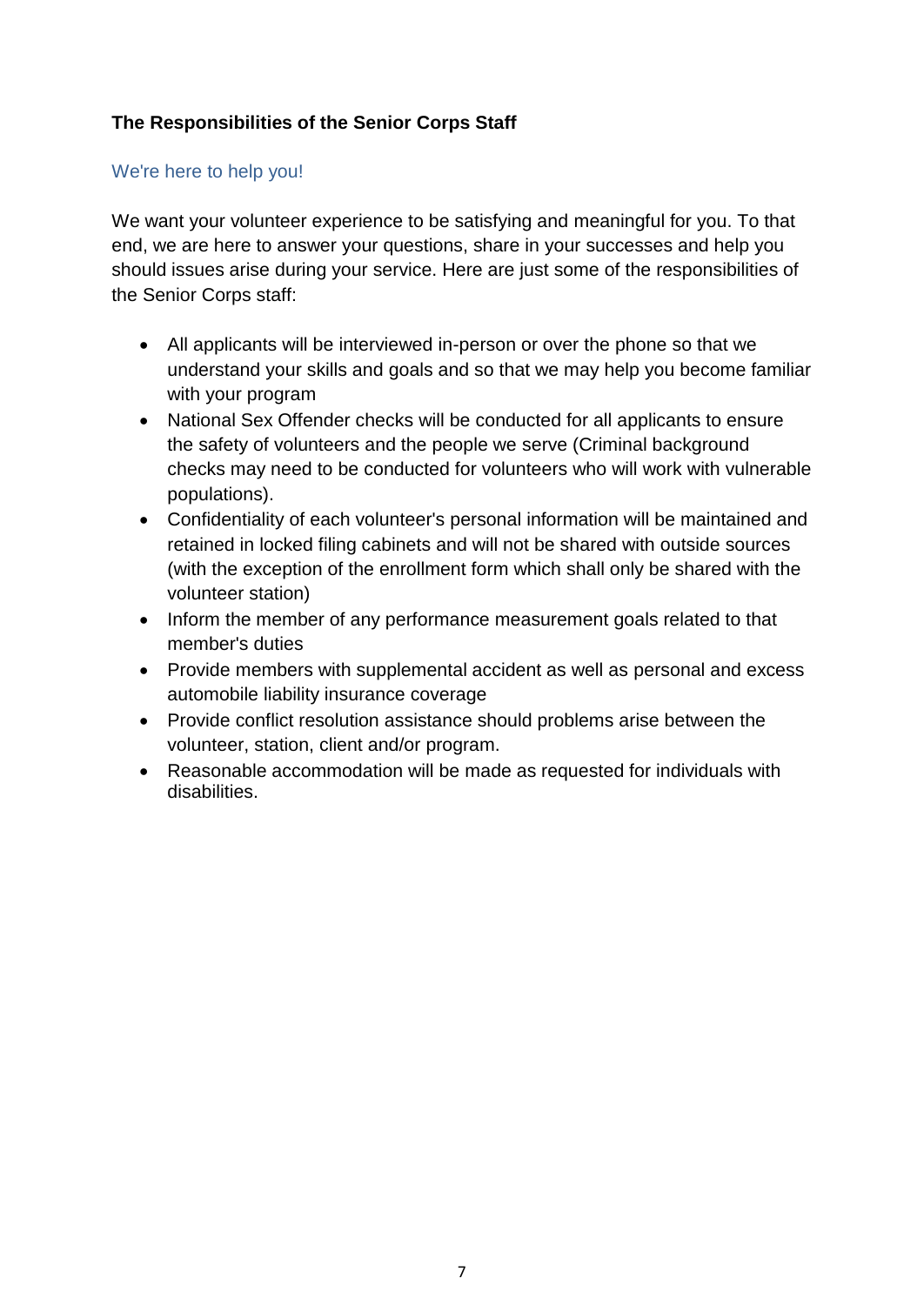#### **Volunteer Stations**

#### What is a Volunteer Station?

"Volunteer station," also referred to as "volunteer site", is a term we use to refer to a nonprofit organization or government institution that has a written agreement with Family & Community Services Inc. to provide volunteer assignments for RSVP members. Nearly 200 regional organizations have requested the assistance of RSVP volunteers, providing you with endless opportunities to make a difference.

Each volunteer station has a designated station supervisor who also serves as the RSVP contact for that station. He or she will provide you with information about how you may be most helpful and, in return, will listen and work to accommodate your needs as a volunteer. The relationship between a volunteer and the station is one that will grow and enable the volunteer to be a valuable part of the station's accomplishments. Please contact your local RSVP Program Coordinator for a list of current volunteer opportunities. Don't see an opportunity that meets your needs? Let us create a custom volunteer opportunity for you! Feel free to share information with your friends and family members who may also be interested in sharing their time and talent. Our experienced Program Coordinators would be happy to assist them as well.

Volunteer Station Responsibilities:

- To provide safe working conditions for volunteers
- To provide orientation and training for volunteers
- To designate a staff member to serve as supervisor to the RSVP member and to serve as a liaison to the program
- To report volunteer hours (monthly or quarterly) to the RSVP Office
- To verify and sign all volunteer time and reimbursement forms
- To recognize the achievements of RSVP volunteers and to identify them as RSVP volunteers serving through Family & Community Services.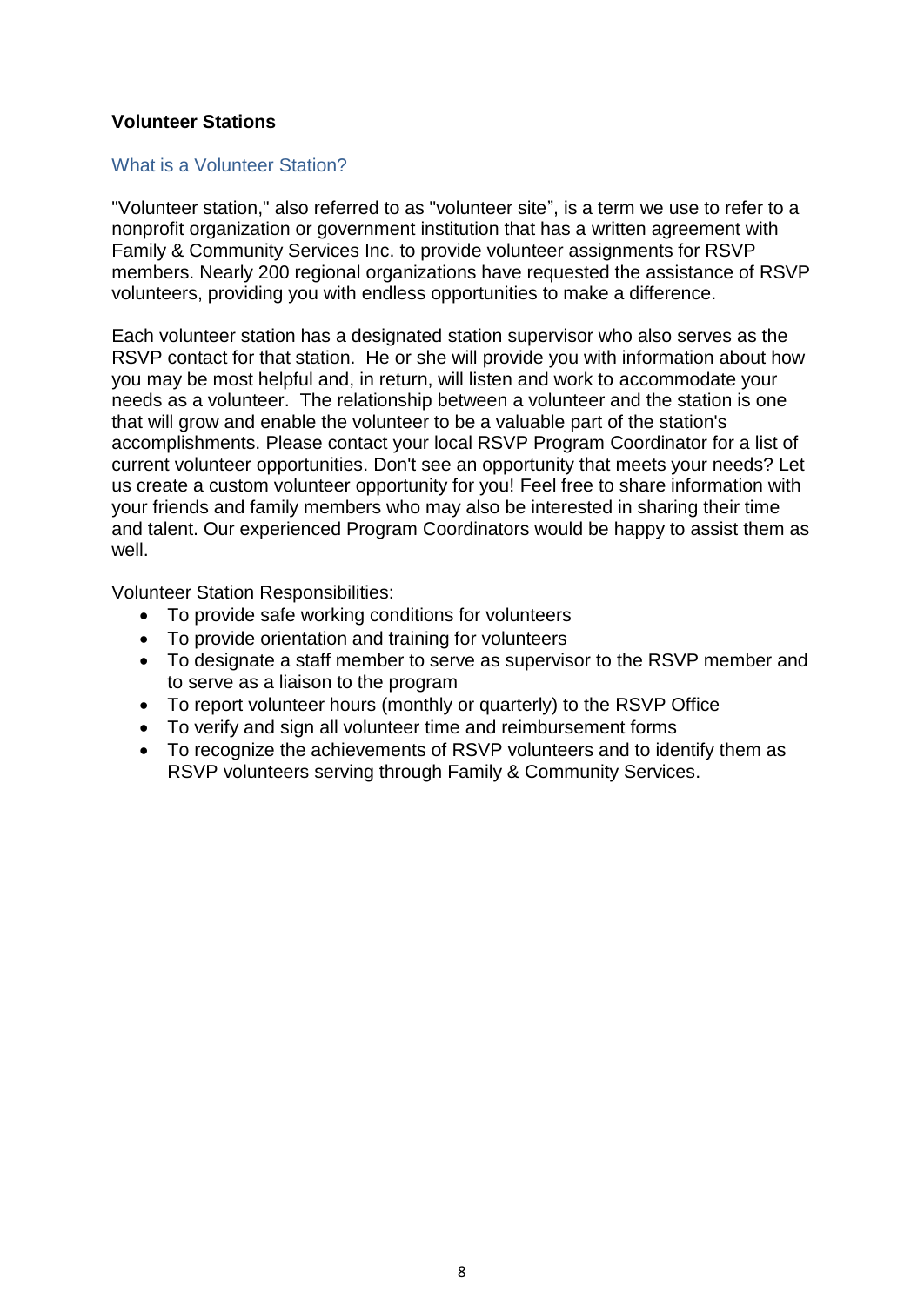# **Volunteer Rights and Responsibilities**

## Volunteer Rights

All Senior Corps members have the following rights:

- To do meaningful and satisfying work in a safe environment
- To be carefully assigned to projects which meet your interests and needs
- To be trained appropriately for your work
- To receive supervision and guidance throughout your community service experience
- To show initiative and leadership
- To voice your opinion and have input into program planning and implementation.
- To be made to feel welcome and to be treated with respect at your station
- To have your service hours documented (certificate or letter)
- To be covered by supplemental insurance
- To have access to a grievance process
- To have your confidential and personal information dealt with in accordance with the principles of the Privacy Act of 1988

# Volunteer Responsibilities

Though unpaid, volunteers still have responsibilities. As a volunteer you must be prepared to fulfill your volunteer commitment as agreed with your supervisor. The Senior Corps program asks each volunteer to please observe the following principles while performing any volunteer assignment:

- Respect the days and hours agreed upon for your assignment.
- Always notify your supervisor if you cannot report for service, will be late or must leave early. We realize that emergencies and conflicting commitments will arise.
- Be truthful when reporting your hours of service.
- Cooperate with station staff and other volunteers.
- Follow the policies set forth by RSVP and the volunteer station
- If a problem should arise with regard to the assignment, speak with the station supervisor and/or the RSVP Coordinator.
- If you will be away for an extended period of time, or if you choose to discontinue serving at a particular volunteer station, please inform the agency where you volunteer and the RSVP Coordinator in advance.
- If, while working at your volunteer assignment, you encounter confidential information concerning the volunteer station, its employees, and/or the people it serves, you must maintain the confidentiality of that information.
- Please keep the RSVP Coordinator informed of any changes in your phone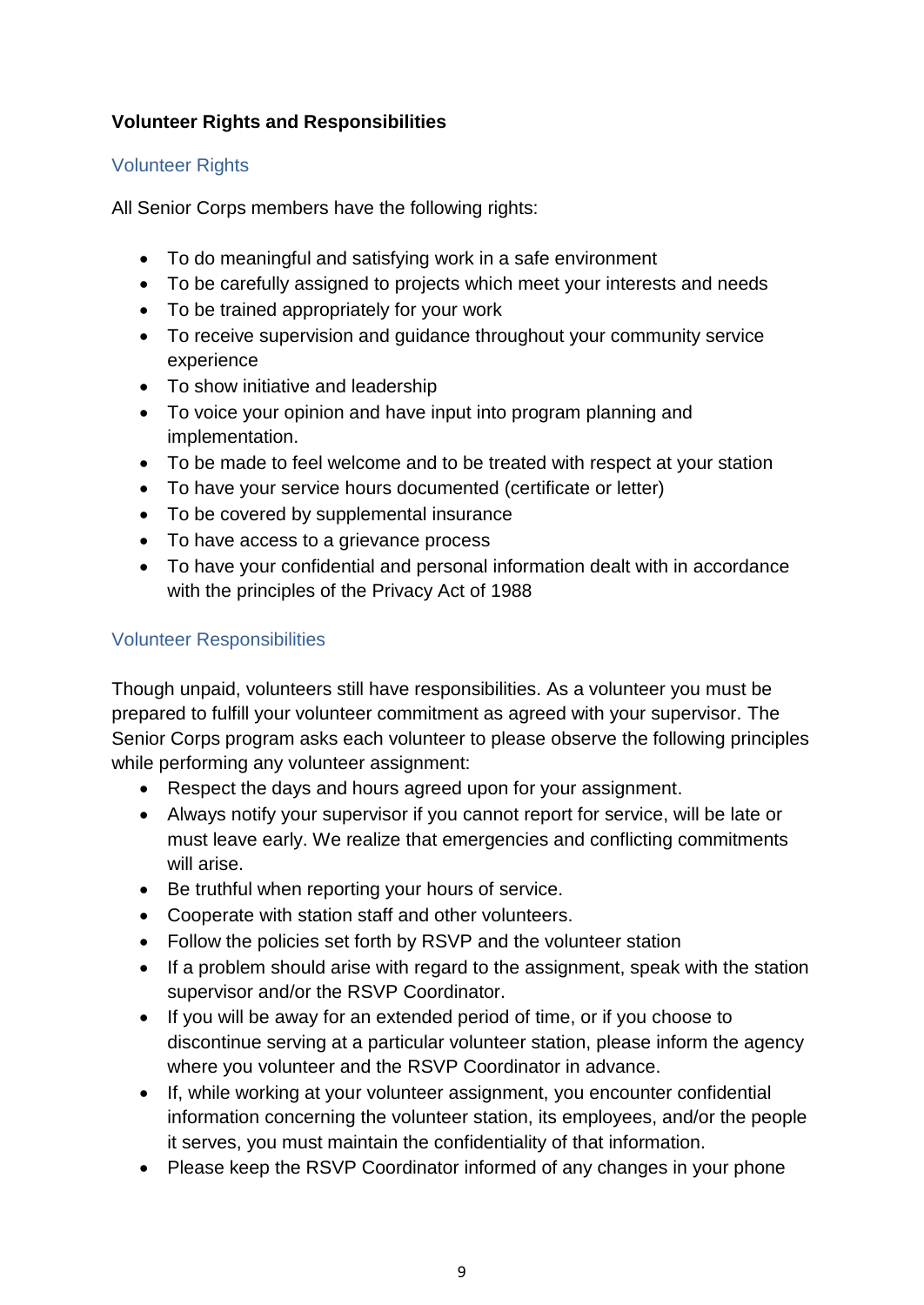number, your address, and your ability to serve as a volunteer via the Volunteer Enrollment Update form.

 Positively represent RSVP and Family & Community Services, Inc. through your professionalism and commitment.

# Unallowable Volunteer Activities

For all staff and volunteers of RSVP, the following activities may not be pursued while working or serving with RSVP:

- Political Activities (including partisan or non-partisan activities, endorsement, funding, voter registration, transportation, legislation or proposals, etc.).
- Volunteers shall not express preferences or seek to influence decisions concerning any candidate, political party, election issue, or voting decision while on service hours.
- RSVP volunteers shall not replace paid workers or perform any duty or engage in any activity which would otherwise be performed by an employed worker or which would prevent the hiring of or result in the displacement of employed workers
- Family & Community Services, Inc. will not request or receive any compensation from RSVP volunteers or from beneficiaries for services of RSVP volunteers.
- Labor and anti-labor activity
- RSVP volunteers and/or staff shall not give religious instruction, conduct worship services or attempt to convert anyone to one's own religion while on RSVP time.
- Under no circumstances shall RSVP volunteers receive a fee for service from service recipients, their legal guardian, members of their family, or friends.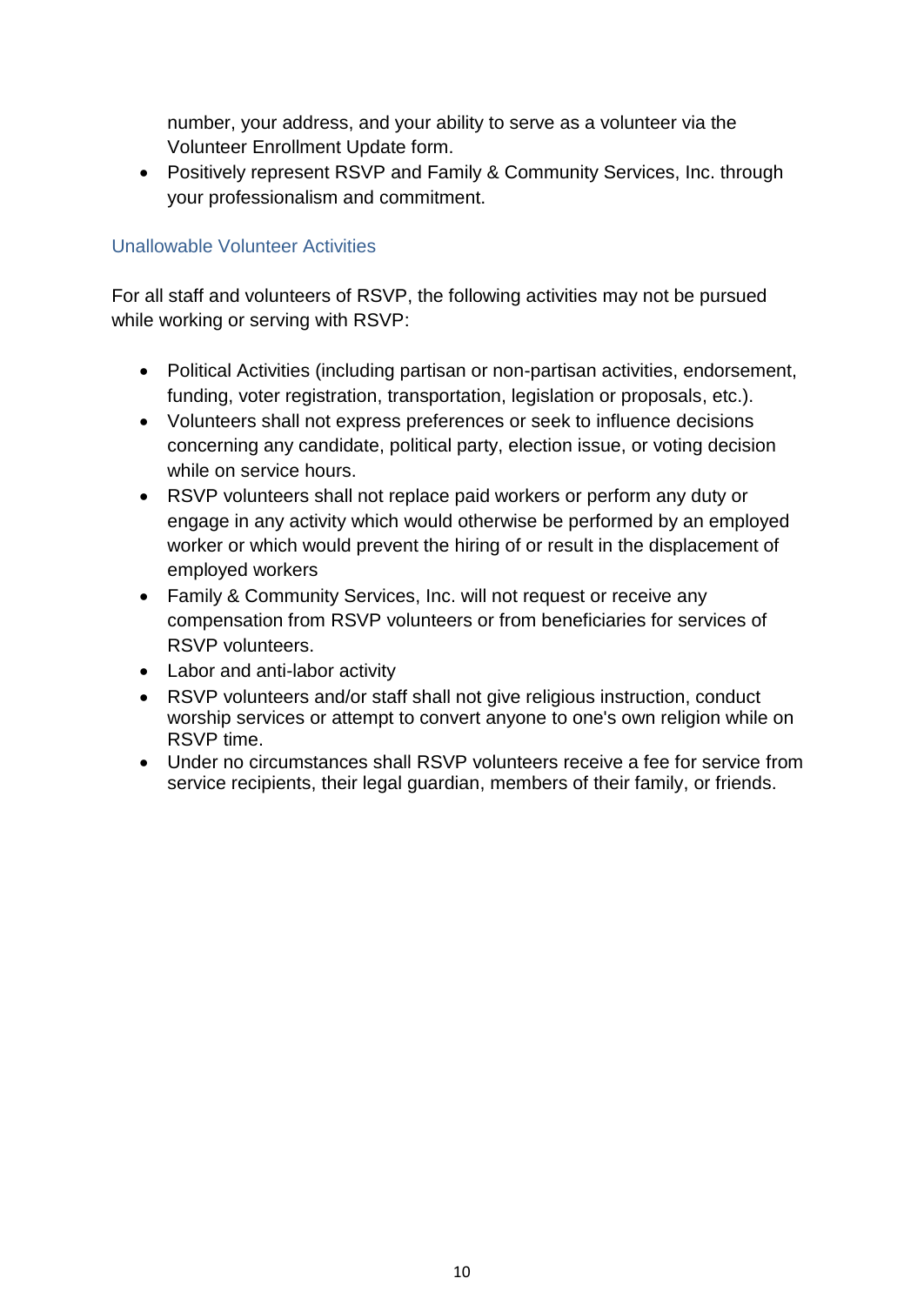# **Volunteer Hours and Benefits**

#### Hours Requirements

For an RSVP volunteer to remain enrolled with active status, volunteers must serve a minimum of one time per year. Every hour you volunteer is a valuable contribution that needs to be documented for our reports. Our funding sources require that we compile statistics and describe the activity of the RSVP volunteers and these statistics are, in the end, reported to Congress. Also, the complementary insurance benefit provided to you is valid only when you are an active volunteer, serving a minimum of one time per year. Reporting hours is also important in our efforts to recognize every volunteer's contribution.

Your time sheet is a very important tool for RSVP, the volunteer station, and the volunteer. This form allows us all to keep track of the hours served. Volunteers can keep track of their own hours on an individual time sheet that is provided by the RSVP office, or a station time sheet that covers all volunteers. All time sheets must be signed off on by the station supervisor.

#### Supplemental Insurance

Senior Corps covers all active members, **while they are volunteering**, with three types of insurance, (1) accident, (2) personal liability and (3) excess automobile liability.

- 1. Accident Insurance
	- All volunteers are covered for personal injury occurring during volunteer assignments. This insurance applies while traveling directly to and from the volunteer station and while participating in a volunteer assignment, orientation, actual volunteer service, meal periods while volunteering, recognition attendance, training, and Advisory Council meetings. These benefits apply only in excess of your own insurance. Accidents and/or injuries should be immediately reported to the RSVP office.
- 2. Personal Liability
	- This coverage protects volunteers for a personal injury or property damage liability claim directly related to the performance of their volunteer duties.
- 3. Excess Automobile Liability
	- Protection under this form of insurance covers the volunteer for bodily injury or property damage liability arising from the use of their own vehicle in connection with volunteer work at a station. This coverage is in excess of the auto insurance the volunteer carries as an individual.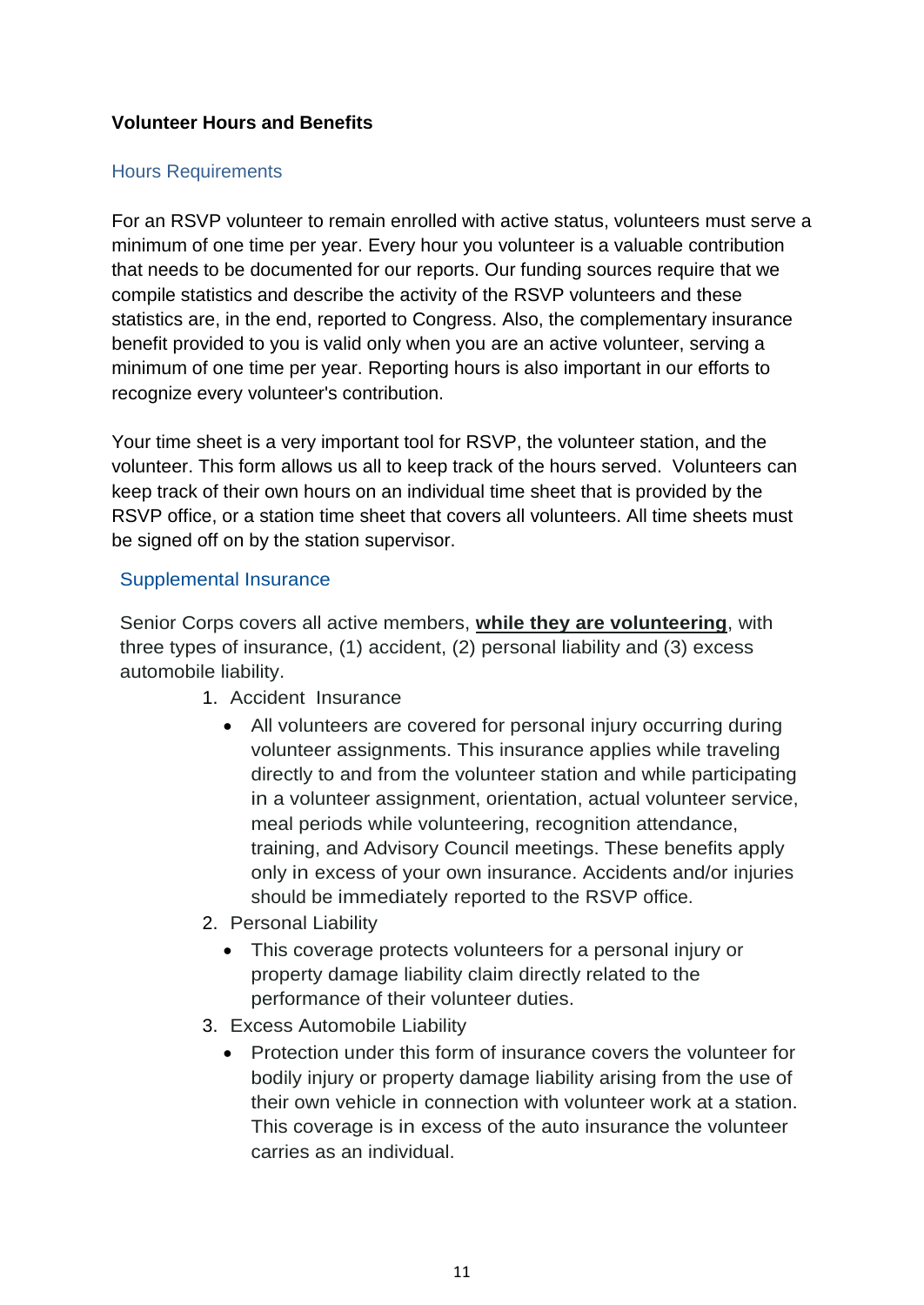This insurance provides some help in the event of an accident but is not a substitute for any insurance you may now carry. To be covered under our insurance policy, you must provide us with an emergency contact and beneficiary on your volunteer enrollment form. If you are driving, you must provide us with your valid driver's license and automobile insurance. **It is the responsibility of the volunteer to update beneficiary and driver's license, and insurance information as changes occur.**

#### Reporting Accidents

If you have an accident while volunteering, you must immediately report it to your station supervisor. For any type of claim, you will also need to report the accident to your local RSVP staff. If you have an accident claim, you will need to complete a "proof of loss" form and submit it to your local Senior Corps office along with copies of itemized medical bills.

#### Travel Reimbursement

In some instances, RSVP will provide travel reimbursement to volunteers who must travel as part of their service duties. Volunteers should speak to the RSVP Program Coordinator for further information.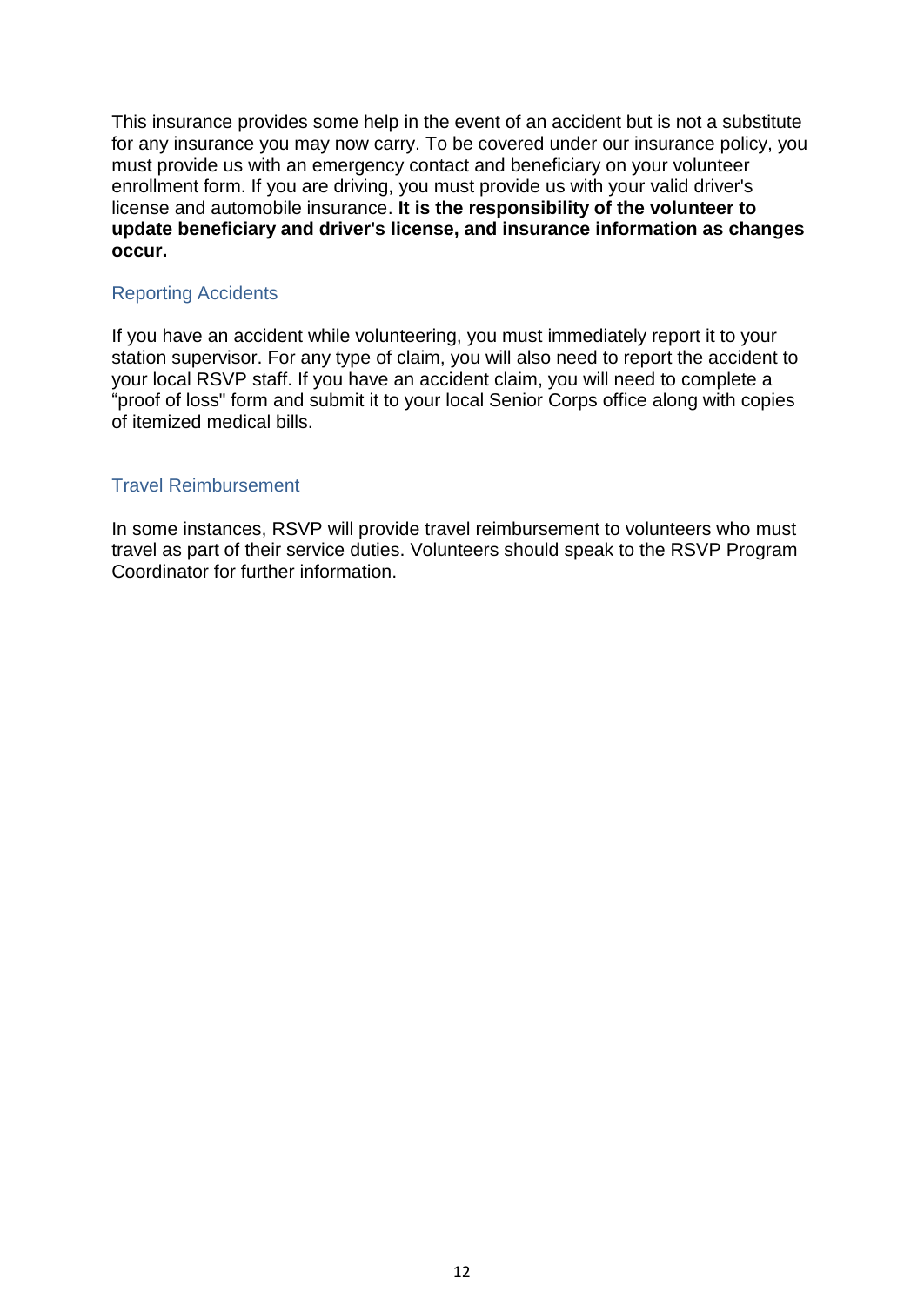# **Volunteer Status, Separation and Grievance Procedure**

#### Volunteer Status Policy

Senior Corps volunteers are volunteers who complete an enrollment form and are successfully placed in a volunteer position with an RSVP Volunteer Station. There are no restrictions based on education, income or experience. Volunteers must maintain an updated membership form and regularly submit volunteer service hours. Any time a volunteer's basic information changes, the volunteer should complete a Senior Corps Volunteer Enrollment Update form. A volunteer may choose to temporarily inactivate or close his or her enrollment in RSVP at any time.

#### Active Volunteers

RSVP volunteers must maintain an updated volunteer enrollment sheet (RSVP volunteers must serve a minimum of one time per year to remain active).

#### Inactive Volunteers

Suspending service and reporting due to illness, travel, or other needs.

If a volunteer will be unable to volunteer for a period of time, the volunteer shall inform the RSVP office or station supervisor.

For RSVP, after twelve months at inactive status a volunteer will be contacted to see if he or she is able to return to active status before having enrollment closed.

Once a volunteer's status is deemed as inactive, they are no longer considered enrolled in service. If the volunteer chooses, they may re-enroll, however, if the gap in service is longer than 30 days, the entire enrollment process (including all relevant background checks) must be repeated.

## Closed/Terminated Volunteers

A volunteer enrollment may be closed for any of the following conditions:

- Inactivity
- Reporting fewer than the minimum hours of service. An RSVP volunteer who reports no hours of service during a year does not meet the minimum requirements for maintaining membership.
- Failure to maintain updated information
- Misconduct deemed severe or excessive by the management team and in consultation with the State Program Specialist. Examples of misconduct include but are not limited to the following: theft, embezzlement, dishonesty, disclosing confidential information, inappropriate interactions with a student,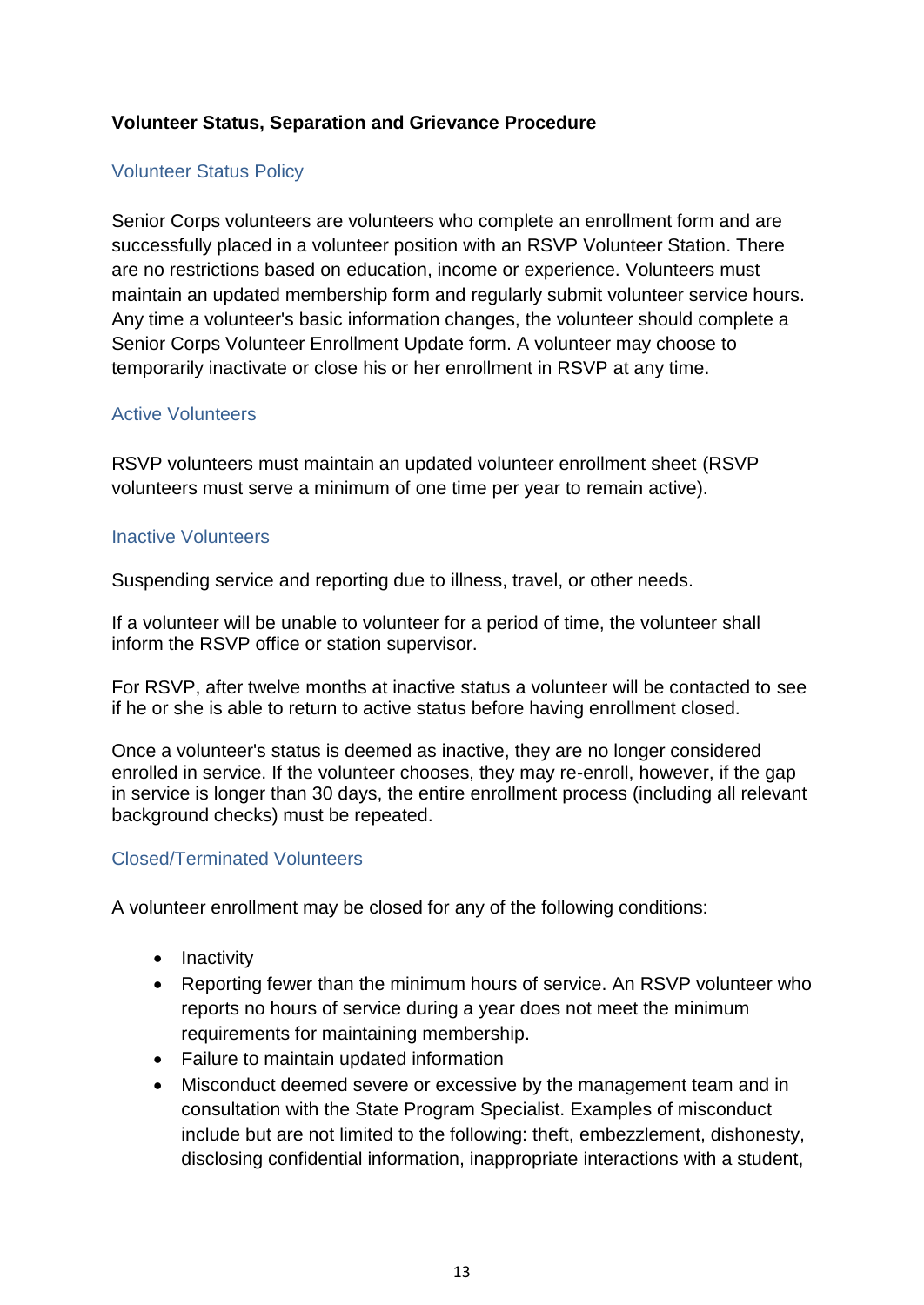client, or program manager/coordinator, falsification of records/documents.

- Volunteer retires or is asked to retire
- Volunteer requests to close enrollment

#### Volunteer Counseling Report

Should a volunteer have deficiencies in performance, conduct or violates an F&CS, Inc. or RSVP policy, the RSVP Coordinator will meet with the volunteer to deliver a Volunteer Counseling Report. This report will be maintained in the volunteer's file.

#### Process for Termination

In the event that it is determined a volunteer needs terminated from service, the following will occur:

- The RSVP Coordinator will contact and arrange a meeting with the volunteer and station supervisor.
- The volunteer will be provided a Volunteer Counseling Report regarding the issue for termination as well as a copy of Senior Corps Policy 625 for the grievance process.

#### Process for Grievances

A volunteer is expected to consult with his/her RSVP Coordinator regarding any action, occurrence or attitude either expressed or implied which is perceived as unfair or inequitable during RSVP service. If a satisfactory agreement for resolution cannot be made through regular supervisory channels, the volunteer may appeal to the F&CS Human Resources Director within 7 business days, in writing, with a copy to his/her RSVP Coordinator and the Director of RSVP.

If a volunteer files a written grievance with the Human Resources Director and no satisfactory solution is reached within 7 working days after the grievance is received, the Human Resources Director will forward the written grievance to the Executive Director. If a volunteer brings a grievance forward, the Executive Director's decision will be final.

This policy is based on F&CS Procedure No: HR3600.

| RSVP Director |
|---------------|
| Gerard Kelly  |
| (330)480-0352 |

RSVP Assistant Director Senior Corps Office Sarah Capretta Kent, Ohio (330)480-0352 (567)393-6446 (330)677-3939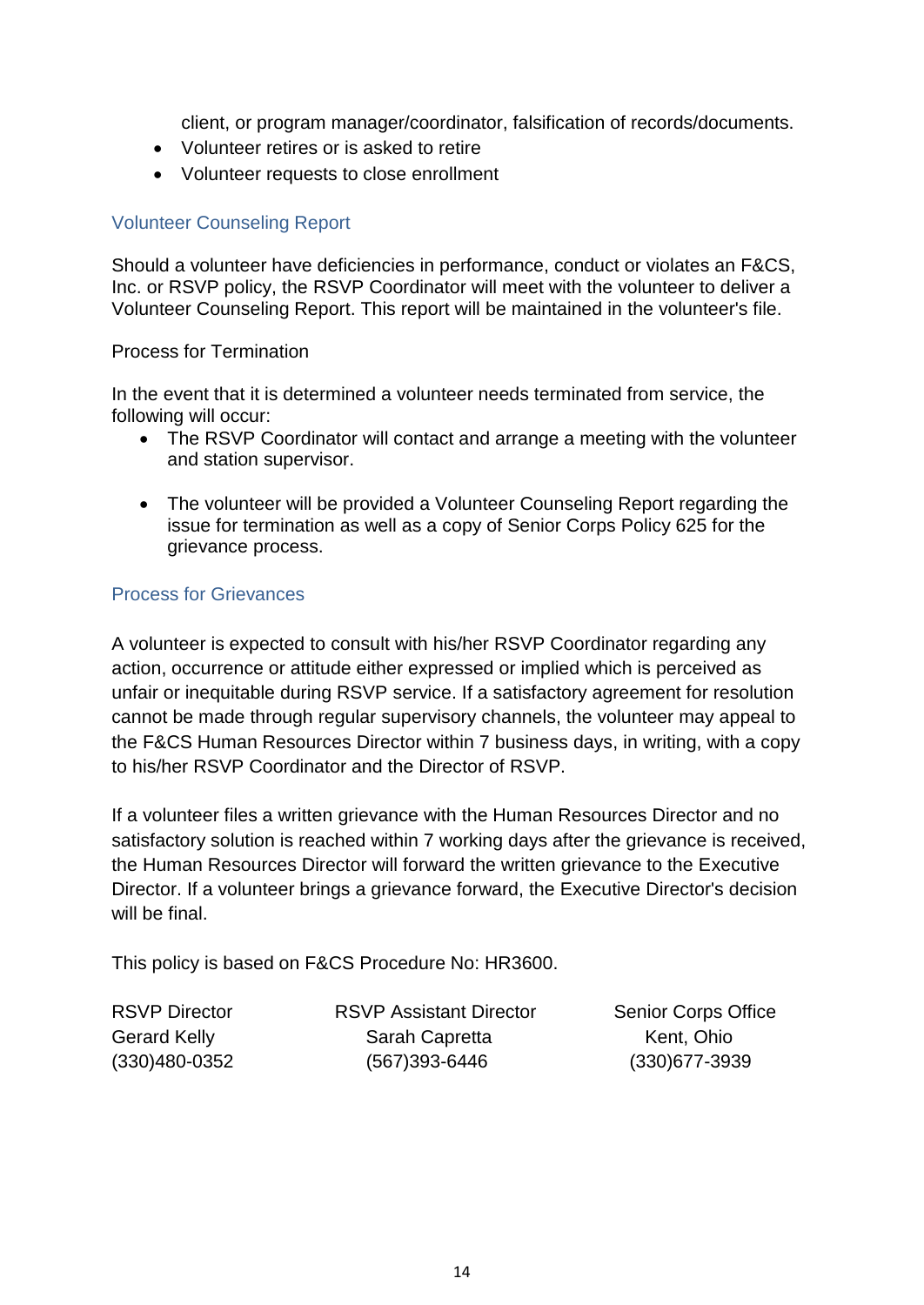## **Volunteer Retirement**

F&CS, Inc. values the service of the RSVP volunteers and recognizes that it can be a demanding responsibility which requires a significant amount of energy and time from volunteers. As a member, you may reach a point in your life when the demands of service become too great. Conversely, the RSVP staff may at some point recognize that the stress of service may be too great for you. If this happens, the RSVP staff are here to help you transition to retirement.

Some indications that you may be ready to retire include the following:

- Declining mental or health status that impacts your duties
- Not looking forward to going to the service site
- Being bothered by the noise and activity level at the site
- Feeling irritated by the clients or children served
- Becoming grouchy, argumentative or overly sensitive with the staff
- Being unwilling to accept directions from the staff
- Preferring to sit silently rather than engage with the public, clients or children
- Falling asleep on duty
- Not enjoying or participating in activities that were previously pleasurable
- Being very tired or glad to leave at the end of the day.

Should you be considering retirement from service or should the RSVP staff observe that retirement should be considered, a meeting will occur between you and the RSVP staff of that program. The staff member may also decide to interview the station supervisor or station staff to help determine your status. Our focus will be on behalf of the program to provide quality service. While we feel loyalty and affection for ours volunteer, all parties must assess if service shall continue. At times, maybe re-training, a new assignment, making a reasonable accommodation for a disability or a vacation from service may be all you need to re-fuel. However, should concern regarding retirement still exist, another meeting can be held. At all times, your dignity and respect for your service shall be at the forefront of any retirement discussions.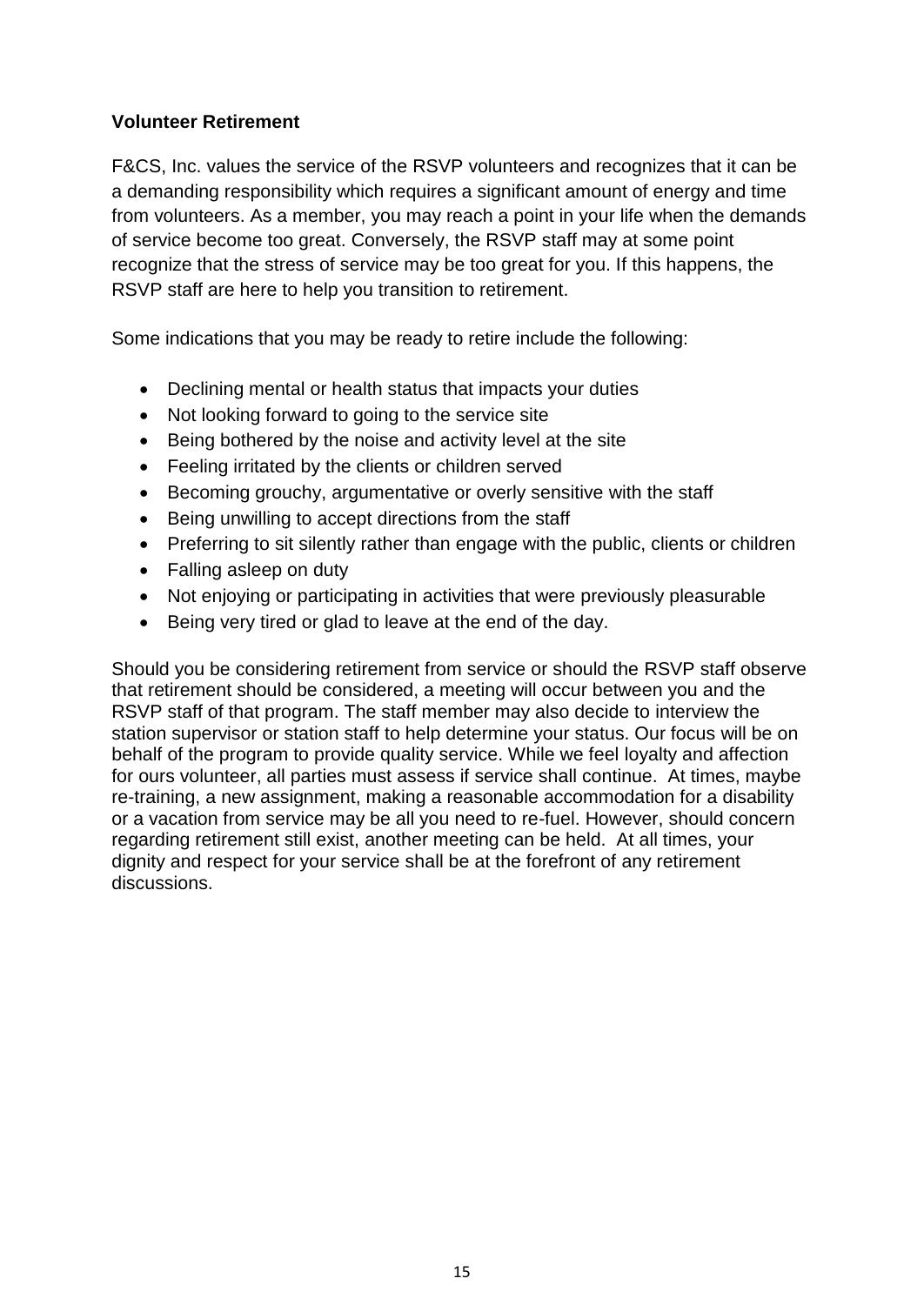# **Program Evaluation and Guidance**

#### Program Evaluation

In order to maintain our programs, RSVP must demonstrate the impact we are having within our communities to the Corporation for National and Community Service. Each federally funded grant has performance measures that we must report on periodically. These program measures are customized for each program. For example, for RSVP, we may measure how many seniors and low-income individuals are assisted by RSVP volunteers working with a medication access program to secure discounted or free prescriptions.

Your volunteer assignment/position description is meant to prepare you for the duties at your station. It may also be directly linked to a performance measure. If it is, you may, throughout your service year, be asked to partake in a survey regarding your duties. We hope that you will take the time to complete this paperwork so that we may better demonstrate the vital work our volunteers do to meet the critical issues facing our communities. Please feel free to discuss any of this further with your county's RSVP staff or the Director of RSVP, as we are always open to improving our impact.

## Advisory Council

Federal regulations for all Senior Corps programs mandate that community participation in the program shall be secured by way of an Advisory Council. This council shall be comprised of individuals who are:

- Knowledgeable of human and social needs of the community
- Competent in the field of community service and volunteerism
- Who have interest in and knowledge of the capability of older adults
- Capable of helping the sponsor meet its administrative and program responsibilities including fund-raising, publicity and impact programming
- Reflective of the diverse composition that reflects the demographics of the service area.

At F&CS, each county has an Advisory Council from the local community whose members participate in a minimum of quarterly meetings to provide input into the direction of local programming. We are grateful to each person's commitment of their time and expertise's in helping our programs continue to grow and improve.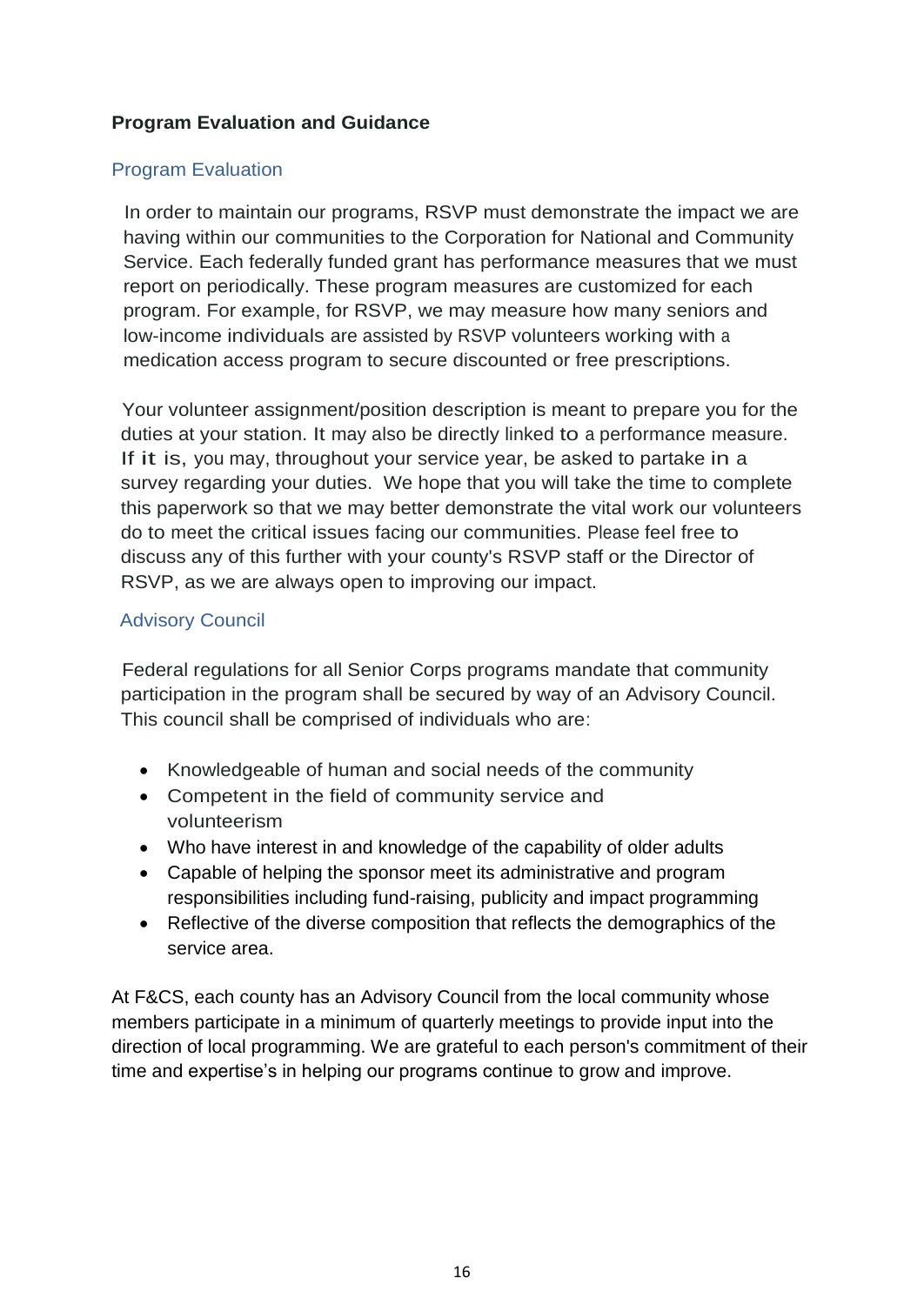# **Tips for a Satisfying Volunteer Experience**

# Tips for a Satisfying Volunteer Experience

- Be open and honest regarding your expectations, goals and skills.
- Accept only realistic assignments and have a clear understanding of the job. Ask clarifying questions!
- Carry out your duties promptly and reliably.
- Accept guidance and direction from RSVP and station staff and volunteers.
- Remain open to constructive feedback from your supervisor and others.
- Participate in required trainings.
- Follow the organization's dress code.
- Respect confidentiality.
- Discuss satisfactions, dissatisfactions and suggestions for upgrading or changing of your volunteer assignments with your station supervisor or RSVP Coordinator.
- Be punctual, and notify your station supervisor of absences as much in advance as possible.
- Be alert, sober and drug free while volunteering.
- Contact RSVP for a new assignment if the one you have is no longer a good fit or if you'd enjoy an additional assignment.

Contact us any time with your questions and suggestions!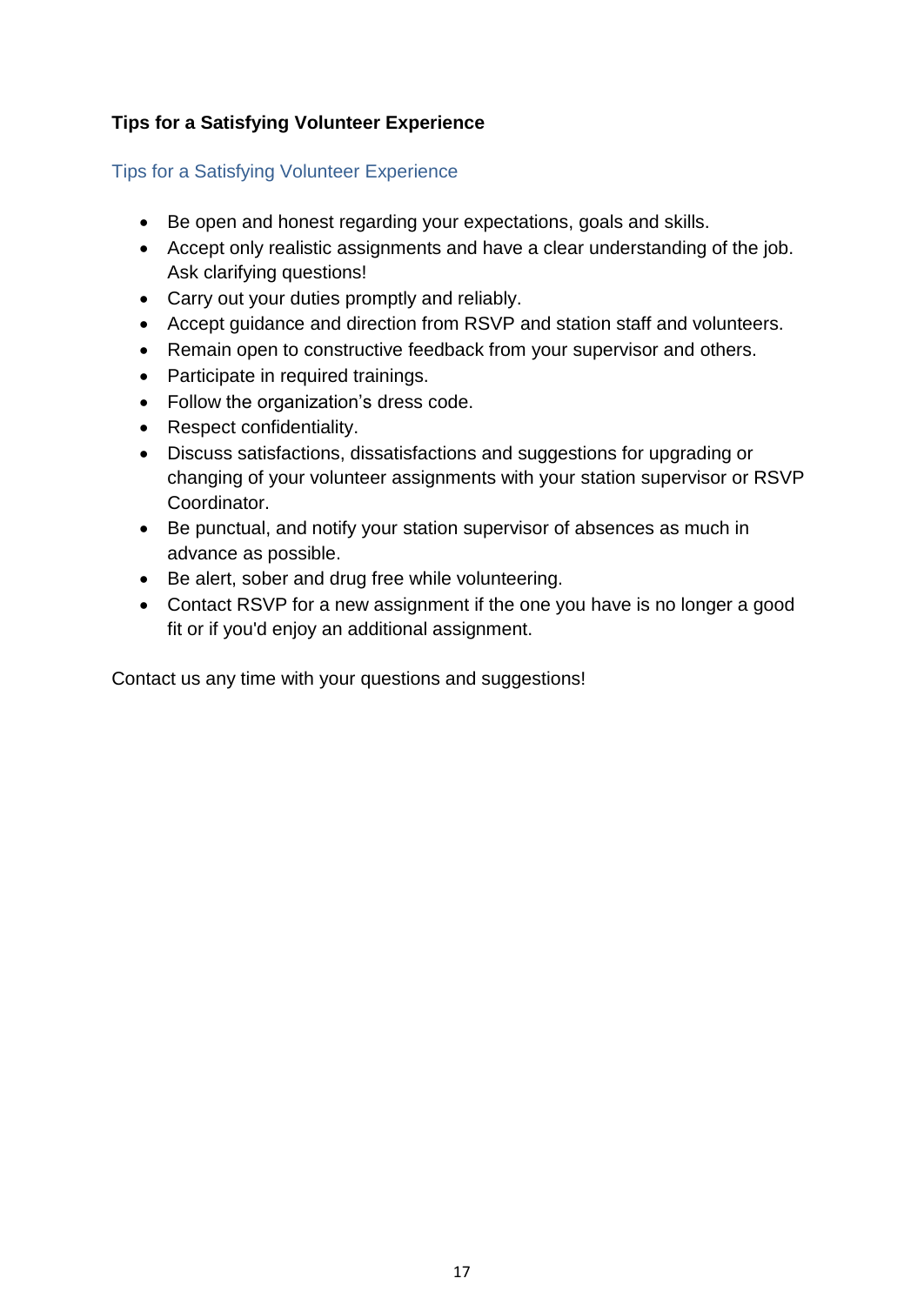# **Code of Ethics & Handbook Acknowledgment**

# **Volunteer Name:** Wolunteer Name:

I recognize that as a representative of Family & Community Services, Inc. and of Senior Corps that I assume certain accountability and responsibilities that include:

- 1. I will ensure confidential treatment of all information including information about clients, students, or the public served.
- 2. I will interpret "volunteer" to mean that I have agreed to work without compensation in money, except for any mileage reimbursements.
- 3. I promise to take an attitude of open-mindedness, interest, and investment towards my position and I will demonstrate a willingness to be trained.
- 4. I will approach my service with professionalism and with high standards for customer service and for my safety as well as the safety of those Isere.
- 5. I realize that I may have assets that my co-workers may not have and that they may have assets Idol not have. I will not let this make me feel inadequate, but will endeavor to assist in developing good teamwork.
- 6. I will treat all individuals whom I serve with respect and consideration at all times.
- 7. I will maximize the quality of life of those I serve by providing quality care in the most appropriate and least restrictive environment and by encouraging independence.
- 8. I will not use the possessions of anyone I serve for my personal use nor will I accept money or tips from anyone I serve or their families.
- 9. I will not consume alcoholic beverages or use medicine or drugs (except for treatment of a medical problem) while on service hours.
- 10. I will keep my volunteer station and the Senior Corps office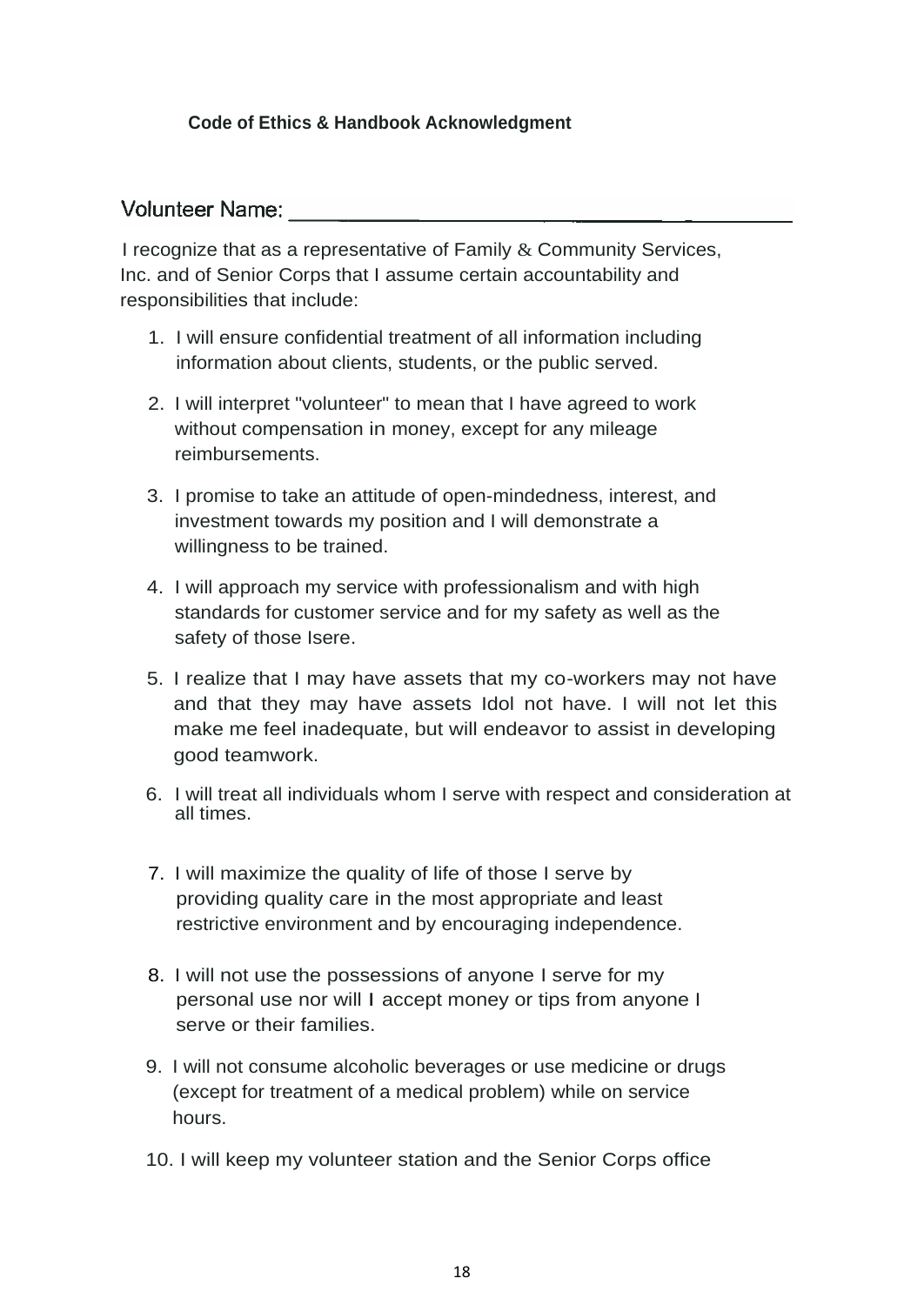current with respect to changes I may see in the health or wellbeing of individuals served.

- 11. I will be truthful in the reporting of my hours to the station supervisor and/or the Senior Corps office.
- 12. I will complete required paperwork for Senior Corps as needed and I will alert my program's office to any changes in my personal information or beneficiary.
- 13. I will wear my I.D. Badge.
- 14. I understand that this handbook as well as Senior Corps policies are subject to change and may supersede the information contained within this handbook. (RSVP volunteers will be notified via the station supervisor or RSVP Coordinator for any relevant policy changes.) I understand that I can request an updated handbook if needed.
- 15. I understand that if I use my vehicle for service that I shall keep it clean and maintained.
- 16. If I claim transportation reimbursement and I drive, I understand that I must keep my driver's license and automobile insurance current and I will provide the Senior Corps office with updated copies of my license and insurance. I understand that transportation reimbursement is subject to change as grant budgets allow.

| , have received, read and will                                                 |
|--------------------------------------------------------------------------------|
| abide by the Code of Ethics and the handbook for Senior Corps volunteers. This |
| handbook has been reviewed with me by the Senior Corps Staff for my program. I |
| may request a signed copy of the Code of Ethics for my records.                |
|                                                                                |

| <b>Print Volunteer Name</b> |
|-----------------------------|
| <b>Volunteer Signature</b>  |
| Date                        |
|                             |
| <b>Senior Corps Staff</b>   |
| Date                        |